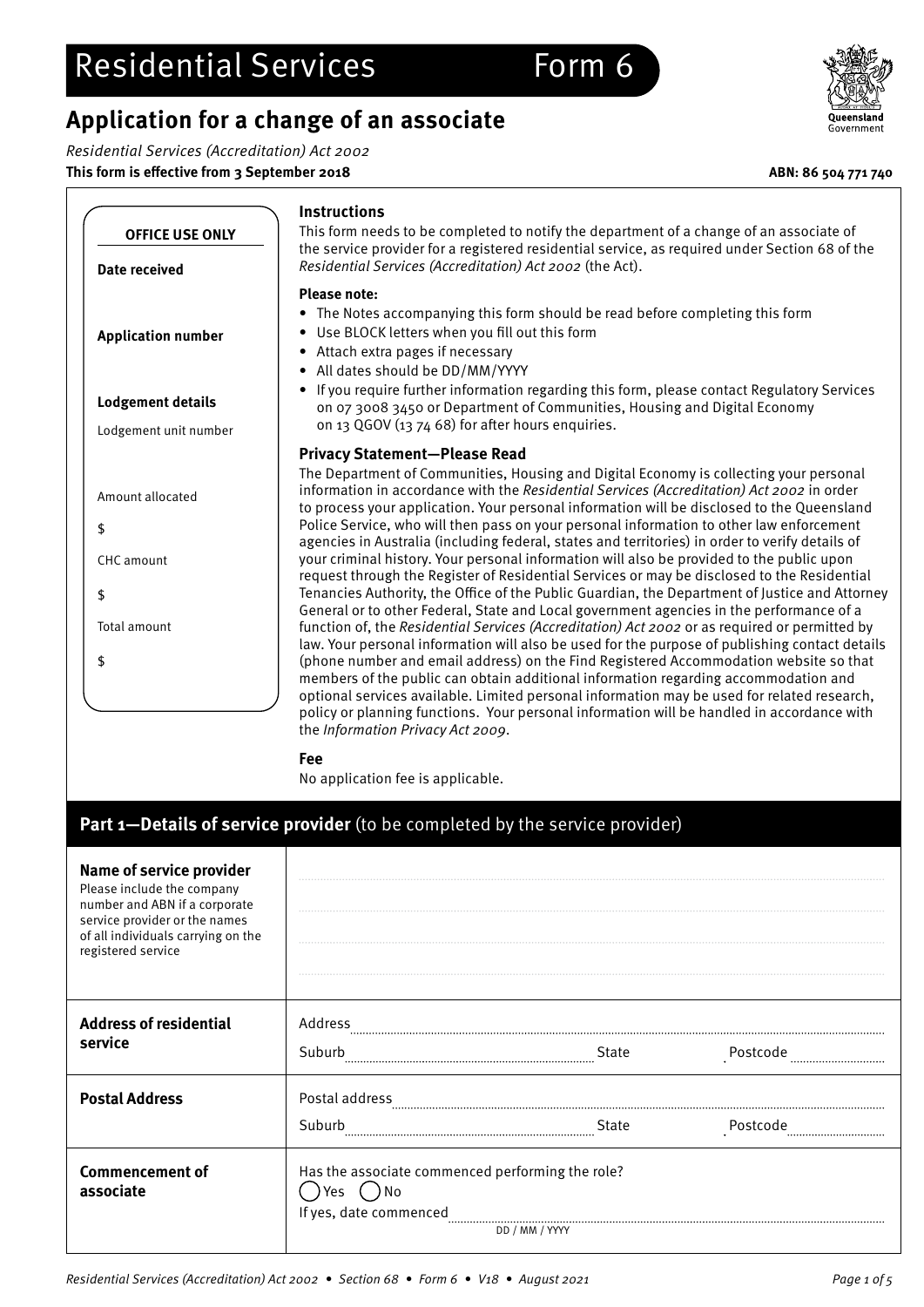| Part 2-Details of associate (to be completed by the associate on commencement)                                                                                                                                                                                                                                                                                               |                                                                                                                                                                                                                                                                                                                                                                                                                                                                                                                                                                                                                                                                                                                                                                                           |  |  |  |
|------------------------------------------------------------------------------------------------------------------------------------------------------------------------------------------------------------------------------------------------------------------------------------------------------------------------------------------------------------------------------|-------------------------------------------------------------------------------------------------------------------------------------------------------------------------------------------------------------------------------------------------------------------------------------------------------------------------------------------------------------------------------------------------------------------------------------------------------------------------------------------------------------------------------------------------------------------------------------------------------------------------------------------------------------------------------------------------------------------------------------------------------------------------------------------|--|--|--|
| <b>Contact name and details</b>                                                                                                                                                                                                                                                                                                                                              | Preferred title $\bigcirc$ Mr $\bigcirc$ Mrs $\bigcirc$ Ms $\bigcirc$ Miss $\bigcirc$ Other (specify) $\ldots$<br>Last name<br>Have you been known by any other name?<br>$\bigcap$ No $\bigcap$ Yes—Give other name(s)<br>If the service provider is a corporation, are you a director of that corporation?<br>( )No ( )Yes                                                                                                                                                                                                                                                                                                                                                                                                                                                               |  |  |  |
| <b>Residential address</b>                                                                                                                                                                                                                                                                                                                                                   | Residential address <b>with a contract and contract and contract a</b> contract and contract and contract a contract and contract and contract and contract and contract and contract and contract and contract and contract and co                                                                                                                                                                                                                                                                                                                                                                                                                                                                                                                                                       |  |  |  |
| <b>Postal address of associate</b><br>Enter 'as above' if the same as<br>the residential address                                                                                                                                                                                                                                                                             |                                                                                                                                                                                                                                                                                                                                                                                                                                                                                                                                                                                                                                                                                                                                                                                           |  |  |  |
| <b>Birth details of associate</b>                                                                                                                                                                                                                                                                                                                                            | DD / MM / YYYY                                                                                                                                                                                                                                                                                                                                                                                                                                                                                                                                                                                                                                                                                                                                                                            |  |  |  |
| <b>Contact details of associate</b>                                                                                                                                                                                                                                                                                                                                          | Preferred contact method<br>Phone<br>Fax<br>Mobile<br>Email<br>Mail                                                                                                                                                                                                                                                                                                                                                                                                                                                                                                                                                                                                                                                                                                                       |  |  |  |
| <b>Suitability requirements</b><br>Disclosure of previous convictions<br>does not automatically disqualify<br>you from being involved in the<br>operation of a residential service.<br>However, a failure to disclose<br>convictions may result in service<br>accreditation being cancelled.<br>A criminal history check will be<br>conducted in accordance with<br>the Act. | Do you have any convictions less than five years old?<br>Yes-Please attach details<br>No<br>Do you have any convictions greater than five years old where the sentence imposed was 30<br>months imprisonment or greater?<br>Yes-Please attach details<br>No<br>Have you ever been bankrupt or taken advantage of a law about bankrupt or insolvent<br>debtors (as a debtor)?<br>() Yes-Please attach details<br>No<br>Have you ever had an application refused or cancelled under the Residential Services<br>(Accreditation) Act 2002 or similar Act of any state, territory or country?<br>Yes-Please attach details<br>No<br>I have checked the answers I have given in this part and state that they,<br>and the additional documents provided, are true and correct in every detail. |  |  |  |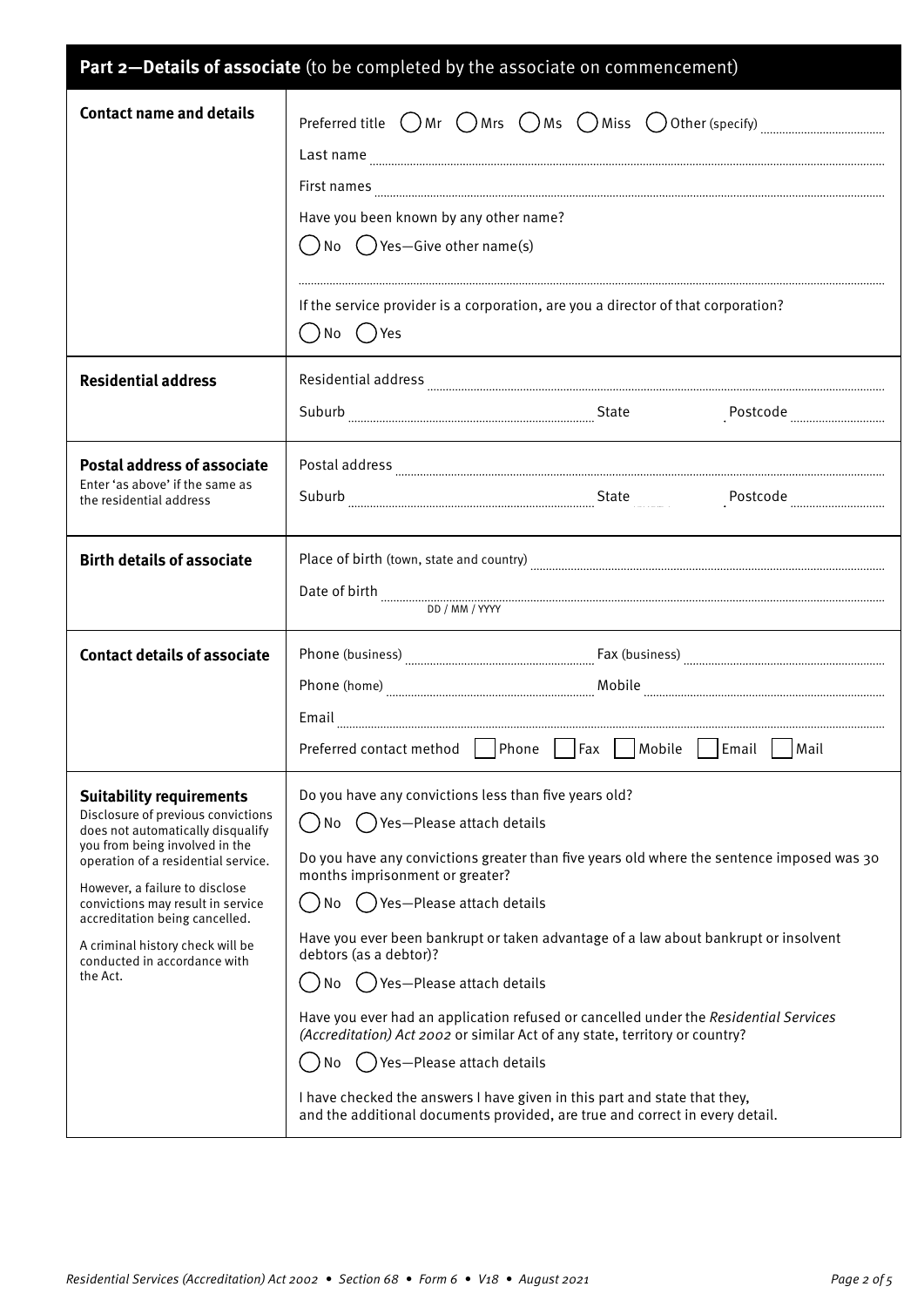## **Part 3—Criminal history check and declaration**  (to be completed by the associate on commencement)

| <b>Criminal history check</b><br>and fee                                  | A criminal history check will need to be conducted for a person acting as an associate to<br>determine whether or not the person is a suitable person to be an associate. The fee to<br>conduct the check is \$40.00 (inclusive of \$1.73 GST).                                                                                                                                                                                    |
|---------------------------------------------------------------------------|------------------------------------------------------------------------------------------------------------------------------------------------------------------------------------------------------------------------------------------------------------------------------------------------------------------------------------------------------------------------------------------------------------------------------------|
|                                                                           | A criminal history check will be conducted in accordance with the legislation as outlined in<br>the Residential Services (Accreditation) Act 2002.                                                                                                                                                                                                                                                                                 |
|                                                                           | As the person acting as an associate you are required to sign this section. In doing so, you<br>understand that you are:                                                                                                                                                                                                                                                                                                           |
|                                                                           | • giving consent to a national criminal history check being conducted by the Queensland<br>Police Service (QPS) and for the QPS and other Australian police services to disclose your<br>criminal history information and any impending charges to Regulatory Services;<br>• indicating your understanding that any disclosure will be subject to applicable<br>Commonwealth, State or Territory legislation and/or police policy. |
|                                                                           | I have checked the answers I have given and state that they are true and correct in<br>every detail. I also acknowledge that it will be the ongoing responsibility of the Service<br>Provider to maintain my correct contact details (phone number and email address), with<br>Regulatory Services.                                                                                                                                |
| <b>Declaration</b>                                                        |                                                                                                                                                                                                                                                                                                                                                                                                                                    |
|                                                                           | Name of signatory with an announcement of the state of signatory with an announcement of signatory with the state of the state of the state of the state of the state of the state of the state of the state of the state of t                                                                                                                                                                                                     |
| Sign here $\Rightarrow$                                                   |                                                                                                                                                                                                                                                                                                                                                                                                                                    |
|                                                                           | DD / MM / YYYY                                                                                                                                                                                                                                                                                                                                                                                                                     |
|                                                                           |                                                                                                                                                                                                                                                                                                                                                                                                                                    |
|                                                                           | Part 4-Cessation of associate (to be completed by the service provider)                                                                                                                                                                                                                                                                                                                                                            |
|                                                                           |                                                                                                                                                                                                                                                                                                                                                                                                                                    |
|                                                                           |                                                                                                                                                                                                                                                                                                                                                                                                                                    |
| <b>Cessation of associate</b>                                             | Has the associate stopped performing the role?                                                                                                                                                                                                                                                                                                                                                                                     |
|                                                                           | ( )Yes ( )No                                                                                                                                                                                                                                                                                                                                                                                                                       |
|                                                                           | DD / MM / YYYY                                                                                                                                                                                                                                                                                                                                                                                                                     |
|                                                                           | Name of associate                                                                                                                                                                                                                                                                                                                                                                                                                  |
|                                                                           |                                                                                                                                                                                                                                                                                                                                                                                                                                    |
| <b>Notice</b><br>Each service provider is required                        | I certify that the associate is no longer involved in the operation of the residential service as<br>indicated above.                                                                                                                                                                                                                                                                                                              |
| to sign to certify the information                                        | Signature of service provider or corporation representative (director)                                                                                                                                                                                                                                                                                                                                                             |
| (For a corporation 1x director and<br>1x director or secretary unless you |                                                                                                                                                                                                                                                                                                                                                                                                                                    |
| are the sole director (see section                                        |                                                                                                                                                                                                                                                                                                                                                                                                                                    |
| 127 of the Corporations Act 2001<br>(Cth)                                 |                                                                                                                                                                                                                                                                                                                                                                                                                                    |
|                                                                           | DD / MM / YYYY                                                                                                                                                                                                                                                                                                                                                                                                                     |
| Sign here $\sum$                                                          |                                                                                                                                                                                                                                                                                                                                                                                                                                    |
|                                                                           | Signature of service provider [11] manufactured and provider contract to the manufactured and provider contract to the manufactured and provider contract of the manufactured and provider and the manufactured and provider a                                                                                                                                                                                                     |
|                                                                           |                                                                                                                                                                                                                                                                                                                                                                                                                                    |
|                                                                           | DD / MM / YYYY                                                                                                                                                                                                                                                                                                                                                                                                                     |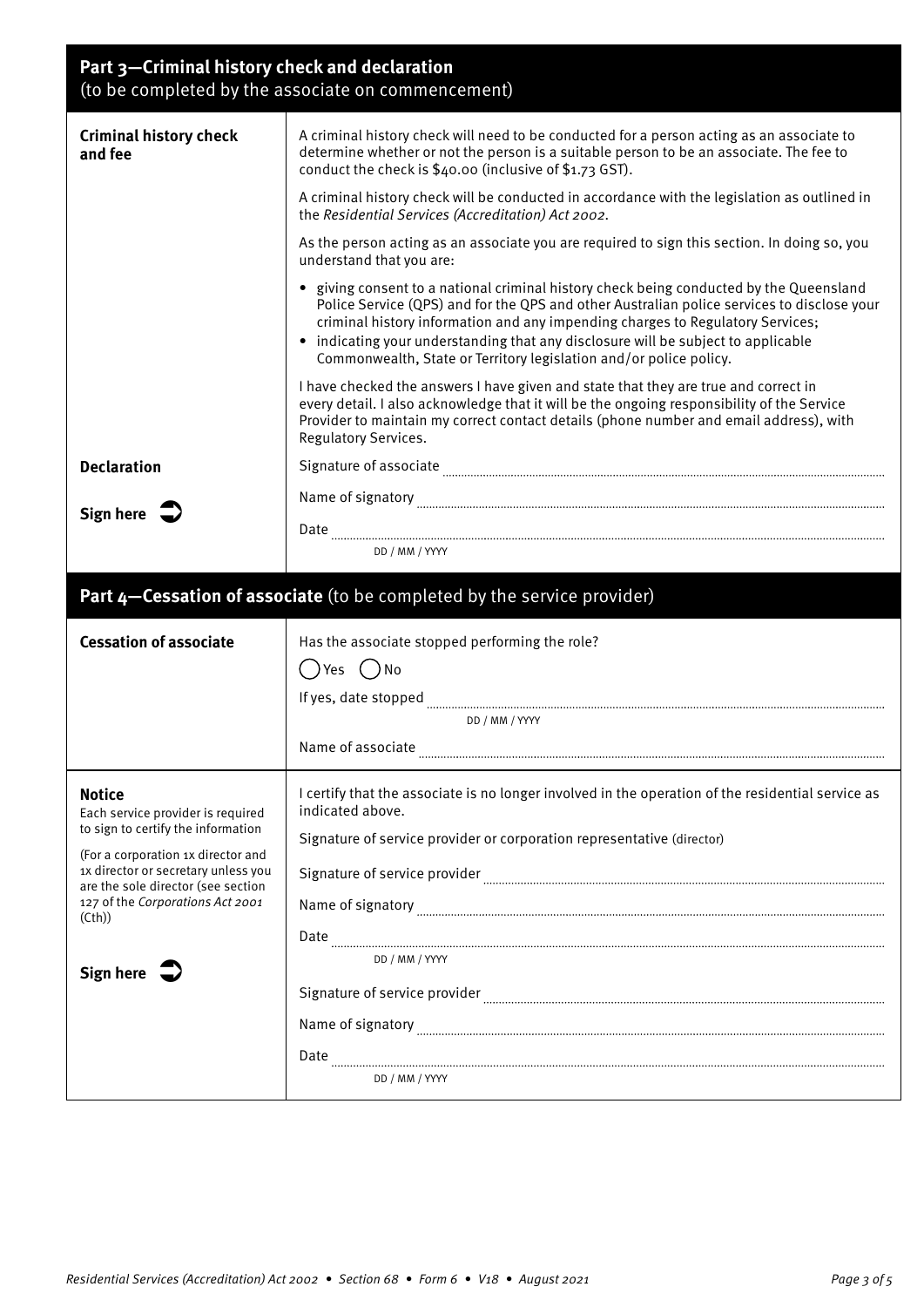| Part 5-Checklist and notice about commencement (to be completed by the service provider)                                                                                                                                                                                            |                                                                                                                                                                                                                                                                                                                                                                                                                                                                                                                                                                                                 |  |
|-------------------------------------------------------------------------------------------------------------------------------------------------------------------------------------------------------------------------------------------------------------------------------------|-------------------------------------------------------------------------------------------------------------------------------------------------------------------------------------------------------------------------------------------------------------------------------------------------------------------------------------------------------------------------------------------------------------------------------------------------------------------------------------------------------------------------------------------------------------------------------------------------|--|
| <b>Checklist</b>                                                                                                                                                                                                                                                                    | Have you included with your application:<br>a certified copy of a birth certificate, birth extract, passport or drivers licence;<br>Documents can be certified by a Justice of the Peace, Commissioner for Declarations, solicitor or<br>notary public.<br>the criminal history check fee of \$40.00                                                                                                                                                                                                                                                                                            |  |
| <b>Notice</b><br>Each service provider is required<br>to sign to certify the information<br>(For a corporation-1x director and<br>1x director or secretary unless you<br>are the sole director (see section<br>127 of the Corporations Act 2001<br>(Cth)<br>Sign here $\Rightarrow$ | I certify the information provided by me about the associate is true to the best of my<br>knowledge and hereby seek consideration of their suitability as an associate.<br>Signatures of service provider or corporation representatives (director)                                                                                                                                                                                                                                                                                                                                             |  |
|                                                                                                                                                                                                                                                                                     | Name of signatory manufactured and contract the state of signatory manufactured and contract the state of signatory<br>Date<br>DD / MM / YYYY                                                                                                                                                                                                                                                                                                                                                                                                                                                   |  |
|                                                                                                                                                                                                                                                                                     | DD / MM / YYYY                                                                                                                                                                                                                                                                                                                                                                                                                                                                                                                                                                                  |  |
| Part 6-Lodgement and payment details                                                                                                                                                                                                                                                |                                                                                                                                                                                                                                                                                                                                                                                                                                                                                                                                                                                                 |  |
| Lodgement                                                                                                                                                                                                                                                                           | Please post the completed application, any supporting documentation and fees to the<br>address below:<br><b>Regulatory Services</b><br>Department of Communities, Housing and Digital Economy<br>GPO Box 690<br>Brisbane QLD 4001.<br>If you would like more information or assistance with completing your application,<br>contact Regulatory Services on 07 3008 3450, email regulatoryservices@chde.qld.gov.au,<br>or visit our website at www.chde.gld.gov.au.<br>After hours enquiries can be made to the Department of Communities, Housing and Digital<br>Economy on 13 QGOV (13 74 68). |  |
| <b>Payment details</b>                                                                                                                                                                                                                                                              | Money Order ( ) Cheque ( ) BPOINT                                                                                                                                                                                                                                                                                                                                                                                                                                                                                                                                                               |  |
|                                                                                                                                                                                                                                                                                     | Please make money order or cheque payable to Regulatory Services. Pay via BPOINT at<br>www.bpoint.com.au/pay/DHPWREGULATORYSERVICES<br>Biller Code: 1655539<br>A receipt will not be issued unless specifically requested.                                                                                                                                                                                                                                                                                                                                                                      |  |
|                                                                                                                                                                                                                                                                                     |                                                                                                                                                                                                                                                                                                                                                                                                                                                                                                                                                                                                 |  |

## **If you have completed and checked all fields use this button to PRINT & SIGN NOW**